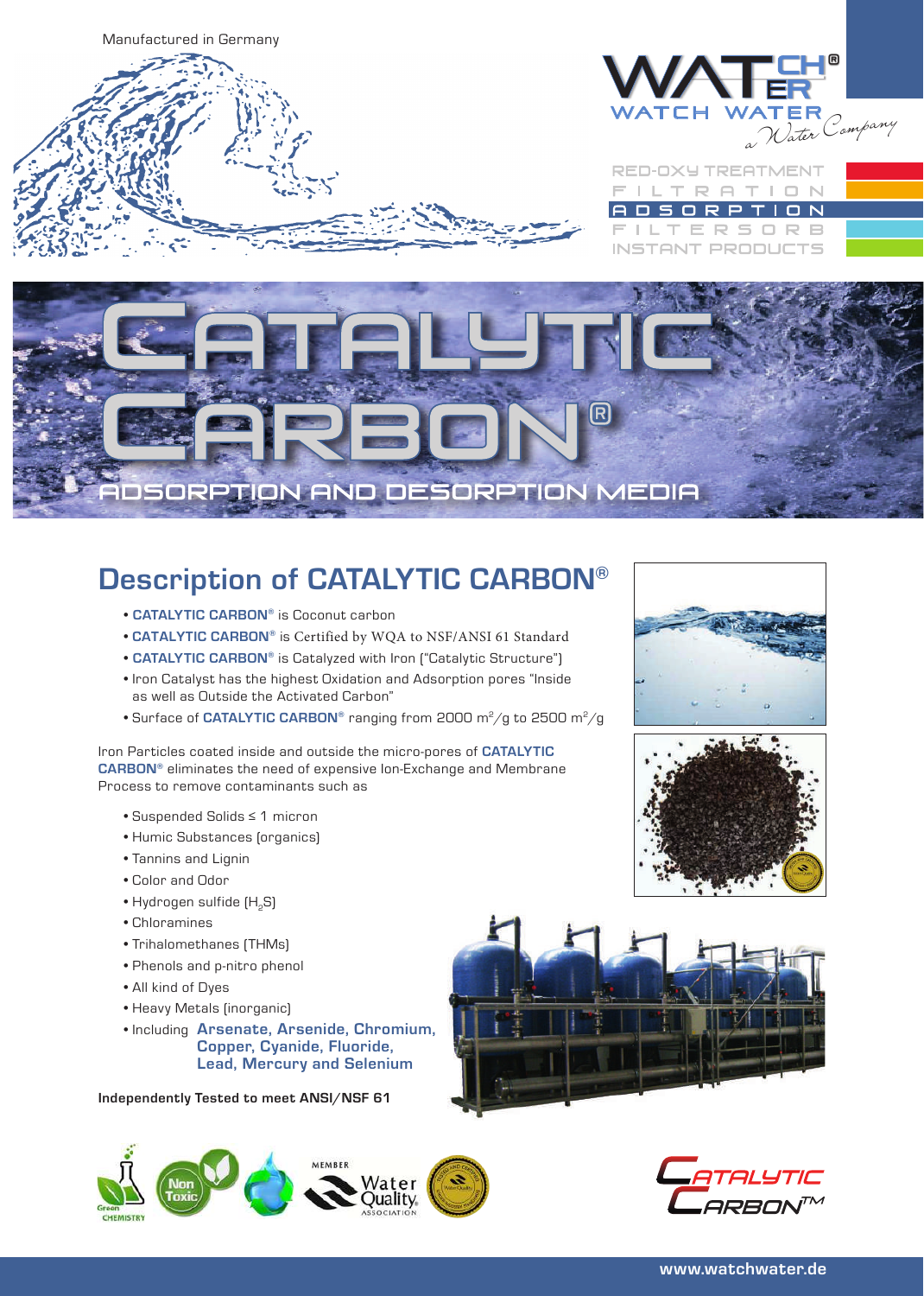

**RED-OXY TREATMENT** FILTRATION **ADSORPTION FILTERSORB INSTANT PRODUCTS** 



#### FINALLY A SIMPLE AND SAFE **METHOD THAT REMOVES** CONTAMINANTS FROM ANY KIND OF WATER AND WASTEWATER

#### **Removal of tannins**

Includine humic acid, fulvic acid and major constituents of natural organic matters. Humic substrances with chlorine produce desinfection by products such as **Trihalomethanes** (THMs). Other problems are the transport of hydrophobic organic contaminants and the bind heavy metals with them. A very big problem with organics are bacterial growth in water distribution systems by serving as food source that induce unpleasant taste and color in drinking water. **CATALYTIC CARBON®** from Watch Water<sup>®</sup> can remove tannins, humic substances and can be regenerated (adsorption) for next effective treatment process. Regeneration cycle is short and very easy.

Watch Water ® **CATALYTIC CARBON®** is made of coconut shells. Carbon from coconut shell is the most effective form. Activated Carbon used in **CATALYTIC CARBON®** systems is a Granulated Activated Carbon (GAC). Advanced Carbon technology [Catalyzed Carbon by Watch Water® is (highly activated) by coating a positive (+) charge which enhances the adsoprtion of contaminants that have negative charge. **CATALYTIC CARBON®** made by Watch Water ® is an advanced Activated Carbon product designed to adsorb very high level of chloramines. Chloramines replace chlorine in the disinfection process and form Trihalomethanes (THMs) – a cancer causing substance.



### **How does the CATALYTIC CARBON® work?**

**CATALYTIC CARBON®** offers better than any applied convetional method a way to remove humic substances which generates a large volume of wastewater. Using Watch Water ® **CATALYTIC CARBON®** coated with iron-hydroxide, has huge capacitiy for humic substances, phosphates, copper and many other heavy metals (read on page one). Humic substances are negatively charged

at circumceutral pH conditions due to prevalence of carboxyl and phenol groups on their surface. Adsorption of humic substances, however is possible on surfyce chemistry, surface modification of activated carbon with iron-hydroxite coating that generates very strong positively charged **CATALYTIC CARBON®** – leading to the most favorable surface interactions between them.